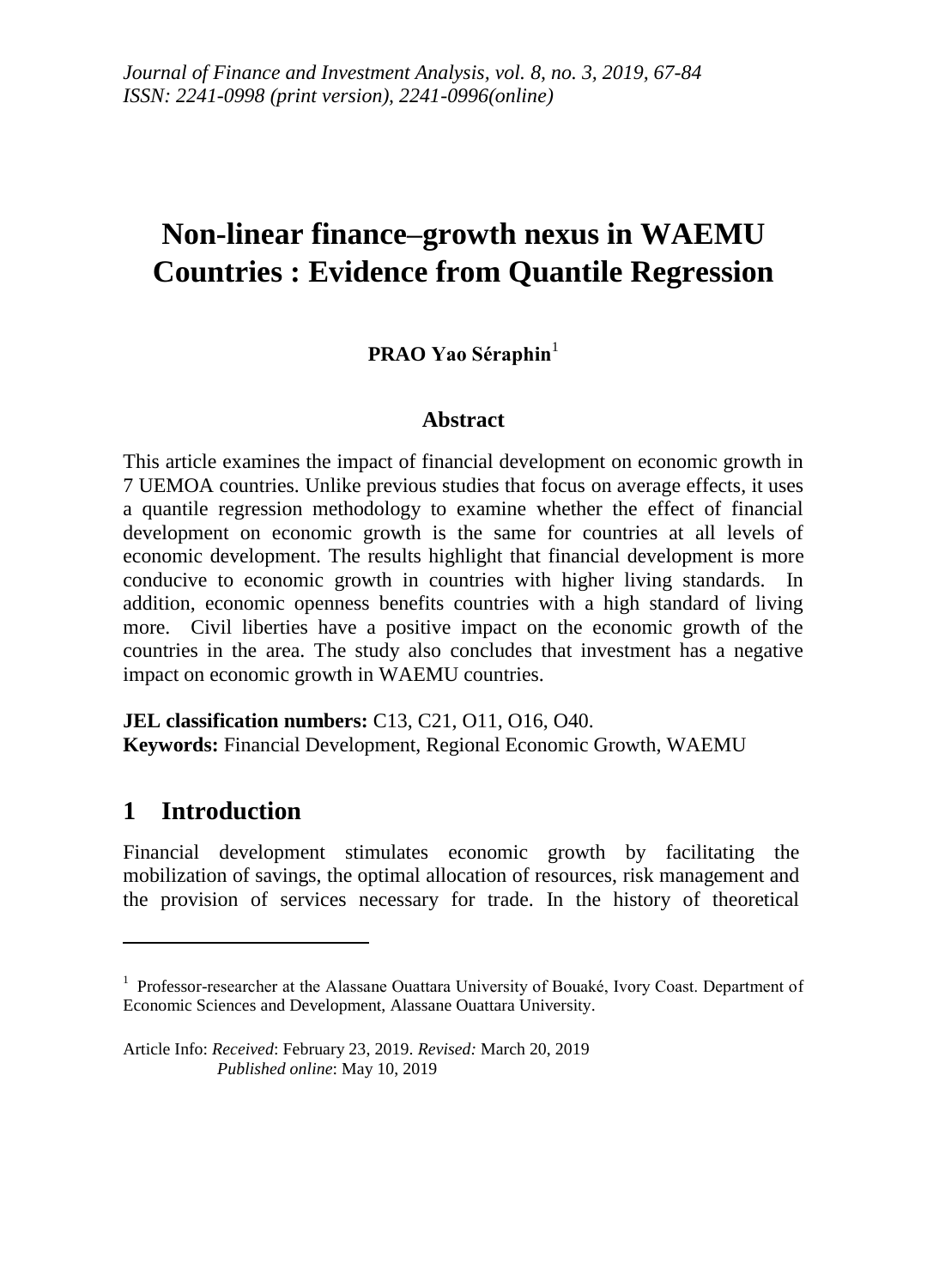developments of the impact of the financial sector on economic growth, we find in the first place the drafts of ideas of Bagehot (1873) [6] who argues that the success of British development is due to the superiority of its financial market, which had a relative ease in mobilizing savings to finance various long-term investments. Thus, the opportunities for access to finance for companies would have been decisive for the implementation of new technologies in England. Consequently, economic underdevelopment would be linked to the inability to mobilize resources, which is characteristic of an atrophied or almost non-existent financial system. While the dominant idea that financial development leads to economic growth has lost some of its impetus, particularly from the work of Robinson (1952) [48] and Patrick (1966) [45], the return to grace of neoclassical theory in the 1970s encouraged the emergence of a new conception of finance in the process of economic growth and development. Indeed, Robinson (1952) [48] argues that "where the company leads, finance follows". For him, financial development is a consequence of economic development. Patrick (1966) [45], rightly proposes to distinguish financial development "initiated by supply" from financial development "induced by demand". But the work of Cameron (1972) [12], Goldsmith (1969) [24], Gerschenkron (1962) [23], McKinnon (1973) [41] and Shaw (1973) [53] suggests that financial development is essential for economic growth. According to the latter, if countries are underdeveloped with low growth rates, then it would be because of their low level of financial development. Since McKinnon (1973) [41] and Shaw (1973) [53] proposed financial liberalization policies as a solution for improving economic growth in developing countries, numerous studies have been conducted on the relationship between financial development and economic growth. In theoretical terms, the arguments in favour of a favourable effect of financial development on growth are based on the idea that financial development makes it possible to make the allocation of resources more efficient, improves risk management and ultimately increases capital productivity, also increases the amount of savings and investment. Empirically, however, the results are more nuanced. The meaning and extent of the relationship between financial development and growth may depend on income (Deidda and Fattouh, 2002) [17] or the level of financial development (Shen and Lee, 2006) [54].

These studies therefore confirm a non-linearity between financial development and growth. Beck and Levine (2002) [8], studying the relationship between banks, financial markets and economic development, conclude that the development of the banking system and the financial market can be beneficial to economic growth if a few conditions are met. Thus, Deidda and Fattouh (2002) [17] obtain a non-linear relationship in an endogenous growth model with financial intermediation. As a result, the effect of intermediation on economic growth is ambiguous, especially when the level of development of the banking sector is low. Agents with risk aversion prefer to bear the costs on transactions imposed by financial intermediaries rather than place themselves on the market. This choice would result from the behaviour of banks seeking to reduce risk by diversifying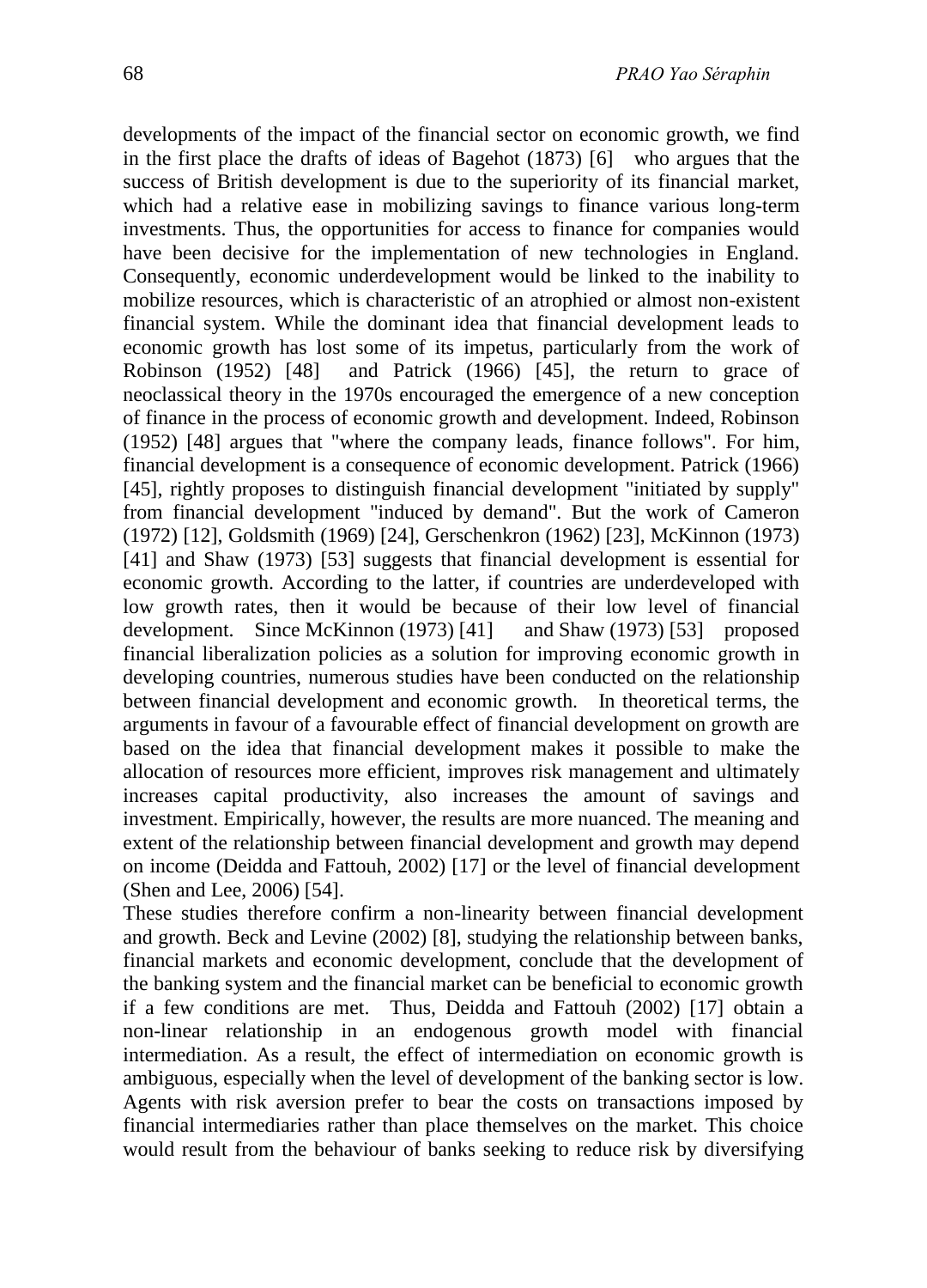assets. In this case, the development of the banking sector weighs on economic growth relative to the market. However, for a high level of development in the banking sector, the effect on growth is still positive because of the relatively high level of revenues.

In the case of poor countries, even the choice of indicators can be problematic because of the effects on people's well-being. Out of a panel of 71 countries from 1960 to 2006, Eggoh and Villieu (2013) [21] highlight the presence of multiple balances, which may reveal a non-linear relationship between financial development and growth. They argue that economic growth and development are positively linked when the financial sector is close, with this relationship becoming indeterminate when the financial system is developed. As a result, the interaction between the real and financial sectors reveals multiple balances, which can produce a non-linearity of the relationship between growth and financial development.

The literature emphasizes the importance of political and legal institutions in promoting financial development, considered necessary for economic development (King and Levine 1993[33]; Levine and Zervos, 1998[39]). This idea was already reflected in the theory of financial repression. In this vein, numerous studies (Acemoglu et al. 2005[1]; Easterly and Levine, 2003[20]; Rodrik et al. 2004[49]) conclude that institutional development is a precursor to financial development. Democracies would be useful in promoting economic institutions that are ultimately beneficial to financial development (Clague et al. 1996) [15]. The work of Begović et al (2017) [9] confirms this intuition. Democracy is conducive to the economic growth of States insofar as it ensures the accountability and transparency of the regimes in power. In fact, democracy is characterized by popular participation, political competition for public office and institutional constraints on rules (Siegle et al. 2004) [52].

In Africa, according to Honohan and Beck (2009) [26], South Africa, Botswana and Mauritius have high percentages of access to banking services. Mauritius has a modern and important domestic financial system. The population is highly banked, with 1.3 bank accounts per capita (IMF, 2016) [29]. Access to bank credit for small and medium-sized enterprises is very easy. The banking system is dynamic, profitable, liquid and solid. The equity ratio is close to 13% and the non-performing loans ratio does not exceed 8%. According to IMF Regional Economic Outlook data (IMF, 2016) [29], Botswana's loan-to-deposit ratio rose from 55.4% in 2009 to 82.5% in 2014. Over the same period, it rose from 67.7% to 74.9% in Mauritius, from 72.5% to 59.2% in Cape Verde and from 120.1% to 117.3% in South Africa. Between 1980 and 2009, GDP growth averaged 5 per cent in Mauritius and 6.8 per cent in Botswana. GDP per capita growth averaged 3.8 per cent and 4.3 per cent respectively, roughly tripling per capita income over this period.

According to data from the Islamic Development Bank (ISDB, 2018) [30], from 1980 to 2018, GDP per capita in the WAEMU region showed a sharp decline. GNP per capita increased from 579.10 in 1980 to 356.29 in 1985 and 557.84 in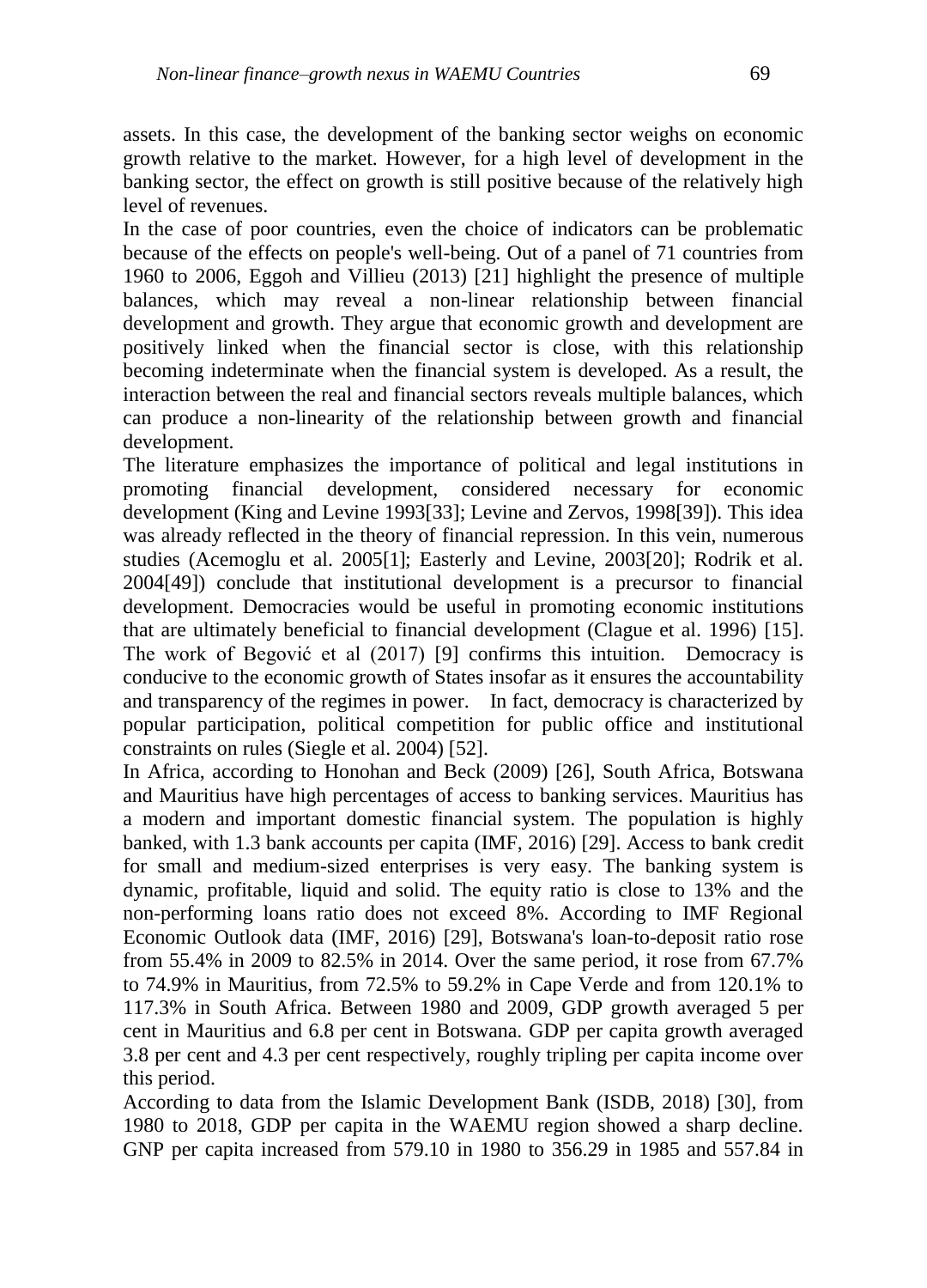1990. This rate fell to 378.03 in 2000 and reached 586.20 in 2005. In 2010, the rate rose from 777.05 to 827.60 in 2015 and 910.88 in 2018. According to WDI (2018) [56], domestic credit to the private sector (% of GDP) has also experienced the same trend. Indeed, for Côte d'Ivoire, the rate, which was 40.76 in 1980, rose to 34.05 in 1985 and 36.49 in 1990. From 18.50 in 1995, this rate rose to 15.06 in 2000 and 12.45 in 2005. Between 2010 and 2017, this rate increased from 18.35 to 26.49. In Senegal, it is noted that this rate has increased from 28.77 in 1980 to 23.55 in 1985 and 20.88 in 1990. From 11.60 in 1995, this rate rose to 14.75 in 2000 and 15.60 in 2005. This rate rises to 21.17 in 2010 and 29.48 in 2017. In these two most important countries of the zone, there was a decline in banking activity from 1980 to 1995 when, over the same period, the zone's GDP per capita showed different trends. But in recent years, the banking sector has been one of the most dynamic economic sectors in WAEMU countries. The low rate of bancarisation attracts new banking groups every year. The number of credit institutions increased from 119 in 2012 to 138 in 2016. The number of bank accounts increased significantly between 2012 and 2016. There were more than 2.4 million accounts opened over this period in all EU countries. The banking rate has risen from 9.60% in 2012 to 22.80% in 2016.

From the above, it is possible to question the link between financial development and economic growth. Thus, the central problem of this study revolves around the fundamental question: to what extent does financial development influence economic growth in the UEMOA region? Thus, the main objective of this study is to analyse the impact of financial development on economic growth in the area. More specifically, the study will analyse the influence of banking development on the economic growth of WAEMU member countries. It will also examine whether the link between finance and growth is linear In relation to our objectives, we can postulate two hypotheses. The first is that the link between financial development and growth is not linear. The second is that financial development has a positive influence on the economic growth of the countries in the region.

Methodologically, the study uses the quantile regression method. Ordinary least squares regression is one of the most widely used statistical methods. However, this is a parametric model that is based on assumptions that are often not respected. Here, we use quantile regression, which has the advantage of not making any assumptions about the distribution of residues. It also allows you to explore different aspects of the relationship between the dependent variable and the independent variables.

This paper contributes in several ways to the empirical literature seeking to measure the impact of finance on economic growth. It completes the limited list of empirical studies on the UEMOA region. The remainder of this document is structured as follows. Section 2 reviews the literature on the relationship between financial development and growth. Section 3 describes the methodology adopted in the study. Section 4 is reserved for the presentation of data sources and descriptive statistics. The results of the estimates are presented in Section 5 and Section 6 is reserved for conclusion.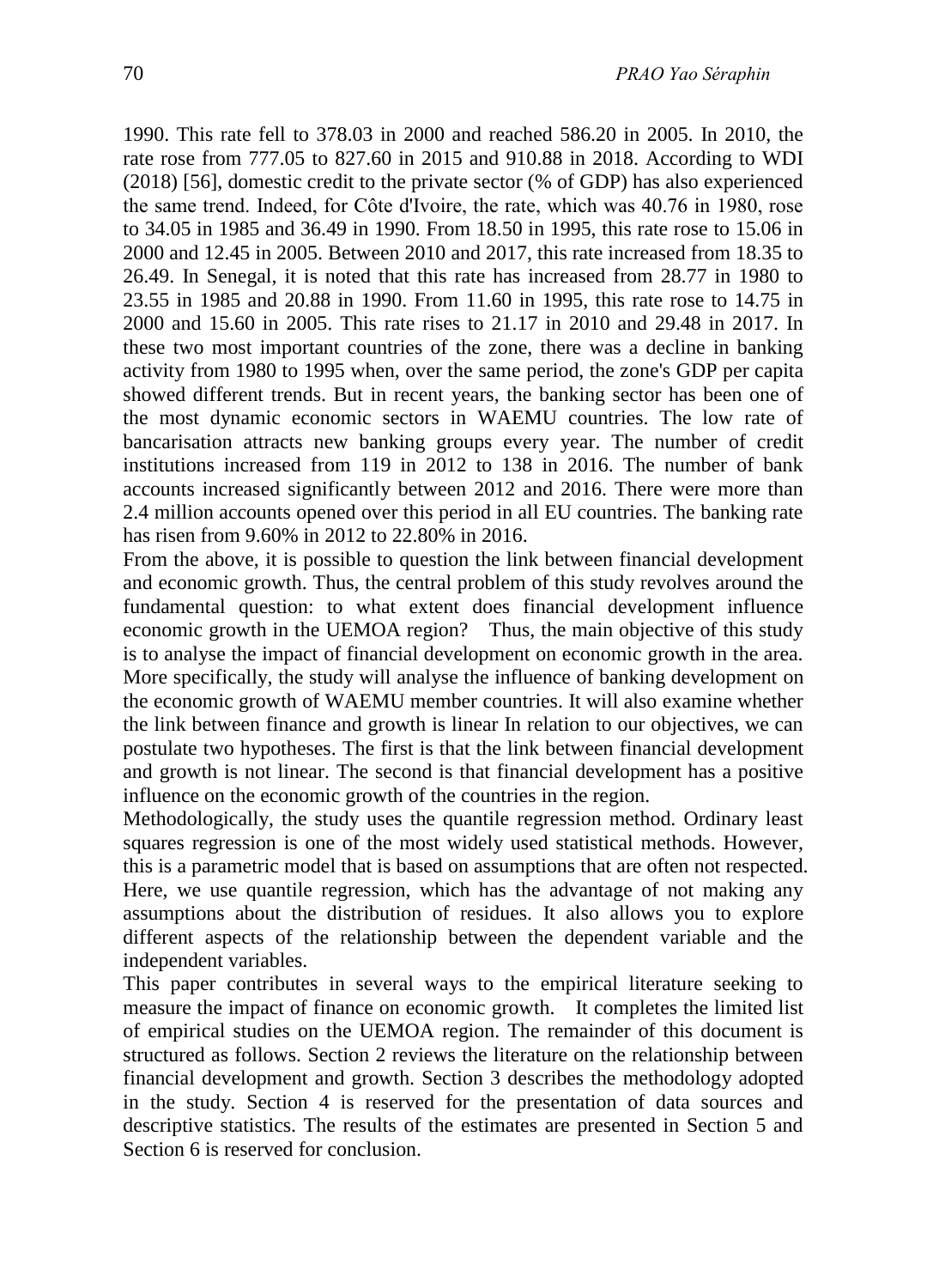# **2 Review of literature**

In this section, we first present the review of theoretical literature and then the review of empirical literature.

#### **2.1 Financial developement and growth**

The analysis of the relationship between finance and economic growth has gained renewed interest based on the work of Gurley and Shaw (1955) [25] and McKinnon (1973) [41]. Since then, the study of these two spheres has continued to interest economists. Financial development would have a positive impact on economic development ((Pagano (1993) [44]; Levine et al. (2000) [38]; Calderon and Liu (2003) [11], Beck (2008) [7]). It is recognized that the financial sector affects growth through two channels: capital accumulation and productivity enhancement. A financial system consists of financial institutions, for example, commercial banks and financial markets, for example, equity and bond markets. At the macroeconomic level, a robust and effective financial system promotes growth by channelling resources to their most productive uses and promoting a more efficient allocation of resources. A deep and sound financial system can also benefit growth by increasing the savings rate and overall investment. Financial development can also accelerate the pace of physical capital accumulation. Financial development also promotes growth by strengthening competition and encouraging innovative activities that can stimulate dynamic efficiency. According to Demirgüç-Kunt and Levine (2008) [19], the overall function of a financial system is to reduce transaction and information costs that impede economic activity, and its five core functions are (i) to produce ex-ante information on possible investments and to allocate resources ; (ii) monitor investments and provide governance means for enterprises after providing financing; (iii) facilitate exchange, diversification and risk management; (iv) mobilize and pool savings; and (v) facilitate the exchange of goods and services. The efficiency of a financial system refers to its ability to perform the five core functions and financial development refers to an improvement in the efficiency of a financial system. A vast empirical literature confirms the theoretical predictions. At the empirical level, the pioneering work goes back to King and Levine (1993) [33], who examine the relationship between financial depth, measured by total liquid liabilities, and three measures of growth: real GDP per capita growth, capital stock growth, and total productivity growth. Using data from 77 countries over the 1960-1989 period, the authors find a statistically significant relationship between financial depth and these three measures of growth. For its part, the study by Levine and Zervos (1998) [39] indicates that the initial level of banking development and stock market activity have a statistically significant relationship with the average growth rate, the growth rate of the capital stock and the productivity growth rate of 47 countries over the period 1976-1993. Levine et al. (2000) [38] have thus shown, from a sample of 74 developed and developing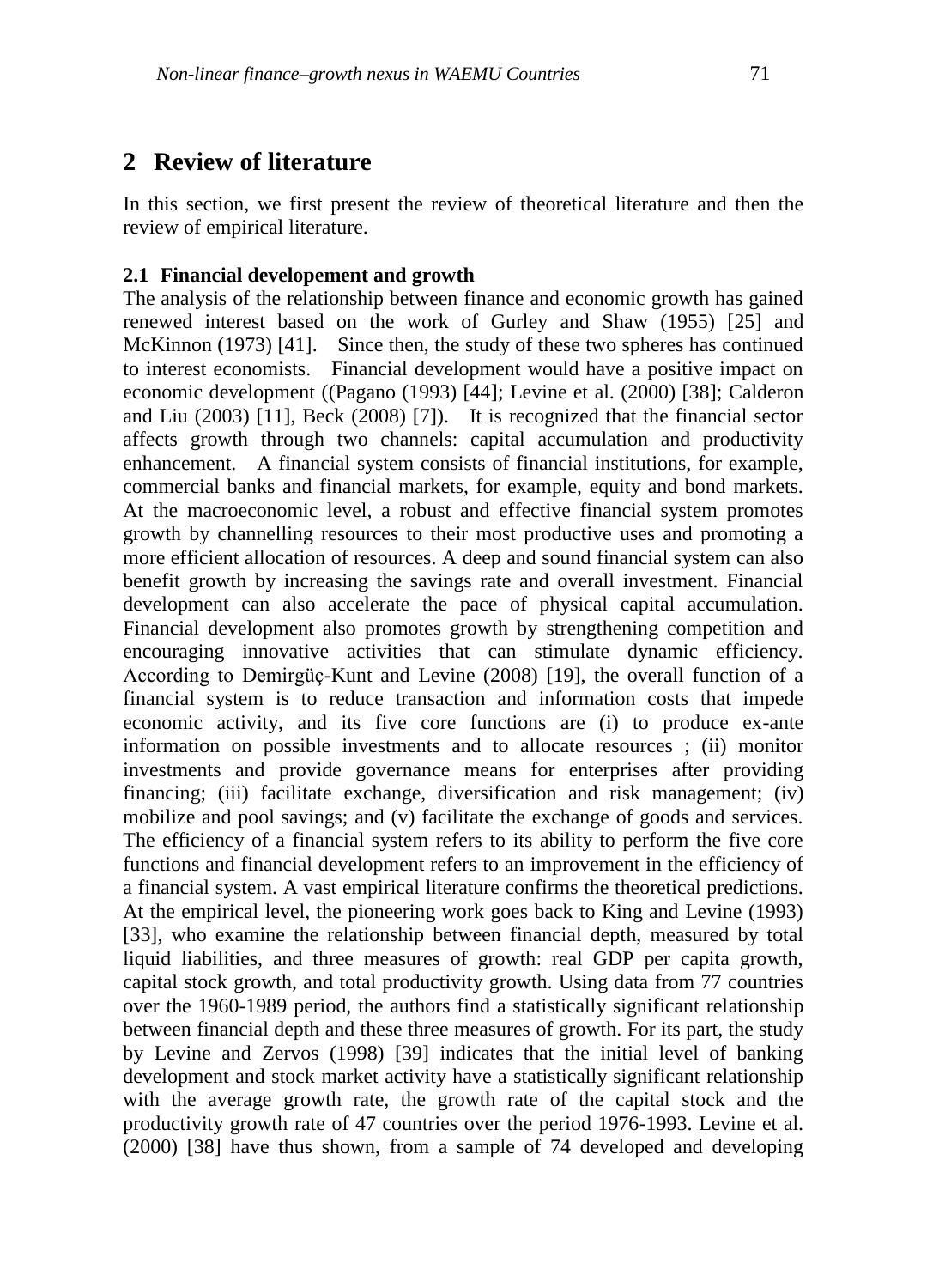countries over the period 1960-1995, that greater financial development is accompanied by stronger economic growth. The interest of their study is in particular to show that this result is robust to the use of various estimation techniques, namely the technique of instrumental variables on cross-sectional data or the Generalized Moment Method on a dynamic panel.

#### **2.2 Financial Development and Growth : A non-linear relationship**

From the mid-1990s onwards, a literature has developed that nuances the presence of positive links between financial development and long-term economic growth. This literature - both theoretical and empirical - identifies the presence of threshold effects in this relationship. Several theoretical justifications for the presence of non-linearities between finance and growth are proposed. The main arguments focus on the effects of economies of scale, learning-by-doing and diminishing returns in the financial sector (Berthelemy and Varoudakis 1996[10]; Lee Jaewoo, 1996[37]; Acemoglu and Zilibotti 1997 [3]; Yahyaoui and Rahmani, 2009[57]). More specifically, it provides that the contribution of financial development to long-term growth depends on the level of financial development (Khan and Senhadji 2003[32]; Rioja and Valev, 2004[47]), per capita income (De Gregorio and Guidotti, 1995[16]; Deidda and Fattouh 2002[17]; Demetriades and Law, 2006[18]), or domestic inflation rates (Rousseau and Wachtel 2002 [50]; Huang Ho-Chuan et al. 2010 [27]; Yilmazkuday, 2011[58]). This work is important in that it can reconcile, to some extent, previous studies that have led to conflicting conclusions. Fung (2009) [22] studies a sample of 57 developed and developing countries over the period 1967-2001 and uses a more recent estimation technique: the Generalized Moment Method on a dynamic panel with fixed effects. His study leads to two interesting results. First, financial development and economic growth interact all the more strongly as the country is at an early stage of economic development. The relationship tends to weaken as the level of economic development increases. Secondly, there are poverty traps linked to an initial level of financial development that is too low, a level that precludes any prospect of convergence in terms of economic growth. Fung's (2009) [22] results are relatively close to those obtained by Aghion at al. (2005) [1], who analyze the behaviour of innovation, at equilibrium, considering two situations: on the one hand, the presence of financial constraints, and, on the other hand, the absence of such constraints. The objective is to show how the degree of financial development affects the nature of its link with long-term growth and GDP.

Looking at a large sample of developed and developing countries, Cecchetti and Kharroubi (2012) [14] find that the level of financial development only stimulates growth to a certain extent, from which it tends to slow it down. When bank credit to the private sector exceeds 90% of GDP, any further increase in bank credit tends to reduce growth. In addition, the rapid growth of the financial sector is proving detrimental to aggregate productivity growth in developed countries. The growth of the financial sector disproportionately affects sectors that are either financially dependent or intensive in research and development. Eggoh and Villieu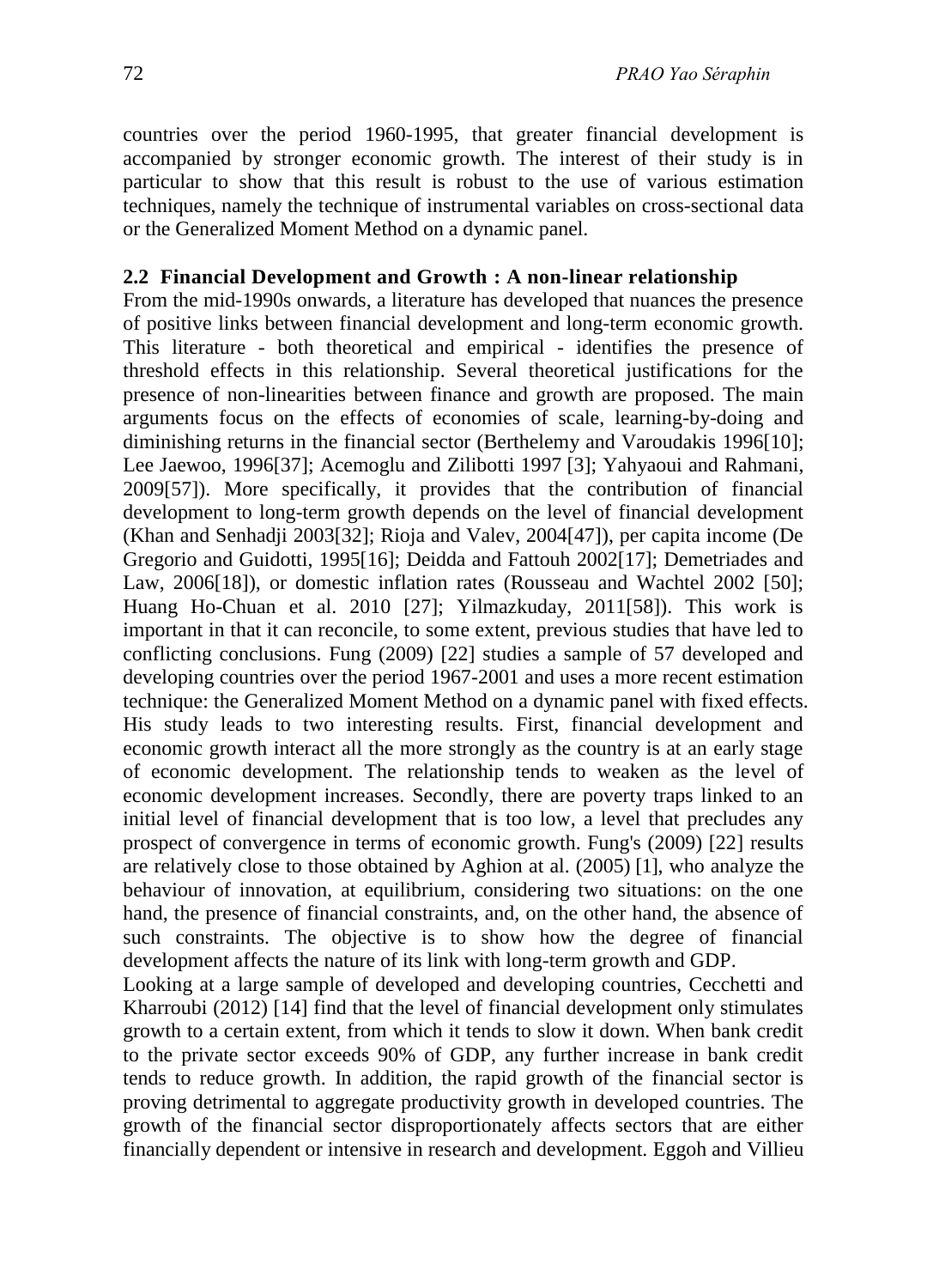(2013) [21] present a simple model of endogenous growth in which the financier sector improves the efficiency of the transformation of savings into investment. The model shows the existence of multiple trajectories of endogenous long-term growth, and the possibility of a non-linear relationship between financier development and growth, with the level of financial development acting as a threshold in this relationship. Empirical tests carried out according to the PSTR method (Panel Smooth Threshold Regression) on a panel of 71 countries over the period 1960-2006 confirm this threshold effect: the relationship between financial development and growth is positive when financial development is relatively low, but its sign becomes difficult to determine in developed countries. In addition, Aizenman et al (2015) [5] observed the relationship between financial depth and output growth using data on output growth from ten sectors in 41 countries, including 9 countries in Latin America and 11 countries in East Asia. When observing countries with similar living standards, these authors find large differences in the impact of financial depth on sectoral growth and confirm that financial deepening slows output growth in several sectors. The results confirm that the impact of financial development on sectoral growth may be non-linear, i.e. it only promotes growth to a certain extent before it is detrimental to it.

In a recent IMF study, Sahay et al (2015) [51] observed a sample of 128 countries over the period 1980-2013. They confirm a bell-shaped relationship between financial development and growth: financial development first stimulates growth, but the effects weaken at high levels of financial development and eventually become negative. There is no single threshold point for all countries or at any given time. Several countries have already passed the turning point and are experiencing excessive financial development; this is the case, for example, in Ireland, the United States and especially Japan. Conversely, further financial development can still help to stimulate growth in developing countries such as Ecuador and Gambia.

# **3 Econometric Strategy**

In this section, we present the specification of the model, the research methodology and presentation of the data and its sources.

#### **3.1 Model Specification**

To assess the impact of financial development on growth, we specify the following model:

$$
LGDP_{i,t} = \beta_0 + \beta_1 FIN_{i,t} + \beta_2 INVEST_{i,t} + \beta_3 OPEN_{i,t} + \beta_4 INF_{i,t} +
$$

 $\beta_5$ CIVILLIBERTY<sub>it</sub> +  $\mu_{i,t}$ 

(1)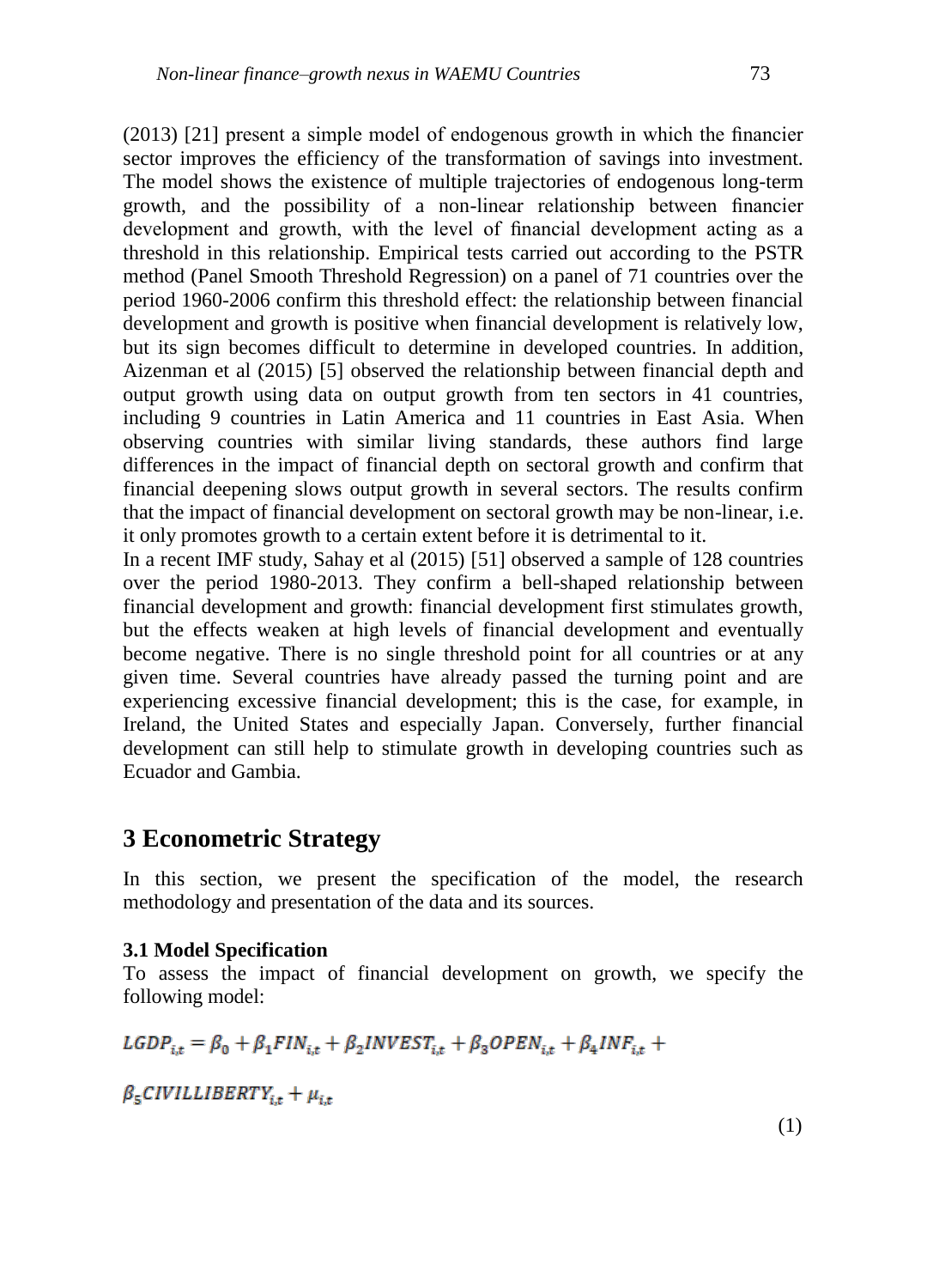Where *i* represents country *i* in the panel, *t* time, *LGDP* is the logarithm of

real GDP per capita,  $FIN$  the financial development indicator (it is the average of

private sector credit relative to GDP, liquid liabilities and bank assets relative to GDP). In addition, **INVEST** represents gross fixed capital formation as a

percentage of GDP,  $OPEN$  the opening cough of each country,  $INF$  the

inflation rate, and **CIVILLIBERTY** which refers to civil liberties and  $\mu_{i,t}$  the

error term.

In this equation 1, it is most often assumed that the marginal effect of financial development and civil liberty are the same regardless of the level of growth. And yet the effects can vary according to the growth levels of countries, which a linear relationship cannot take into account. To do this, we estimate the model in order to identify changes in growth in response to changes in financial development and civil liberty at different points in the distribution of growth. This requirement guides our choice of the quantile regression method, which is a widely used estimation technique when examining the impact of explanatory variables at different points in the distribution of the dependent variable. From this study, it is expected that financial development and civil liberty will positively influence the growth of WAEMU countries.

#### **3.2 Quantile Regression Methodology**

The quantile regression method was first introduced by Koenker and Bassett (1978) [34] and extended in subsequent studies (Koenker and Machado, 1999 [36]; Koenker and Hallock, 2001[35]). Compared to OLS regression, this method is more robust, especially in the presence of outliers and non-normality. The quantile regression model can be formulated as follows:

$$
q(LGDP_{it}) = \beta_{0t} + \beta_{1t} FIN_{it} + \beta_{2t} INVEST_{it} + \beta_{3t} OPEN_{it} + \beta_{4t} INF_{it} +
$$

 $\beta_{5t}$ CIVILLIBERTY<sub>it</sub> +  $\mu_{i,t}$ 

(2)

where  $q(LGDP_{i,t})$  is the conditional quantile of economic growth. This equation 2 can be written as follows:

$$
y_{it} = x_{it}\beta(\tau) + \varepsilon_{it} \tag{3}
$$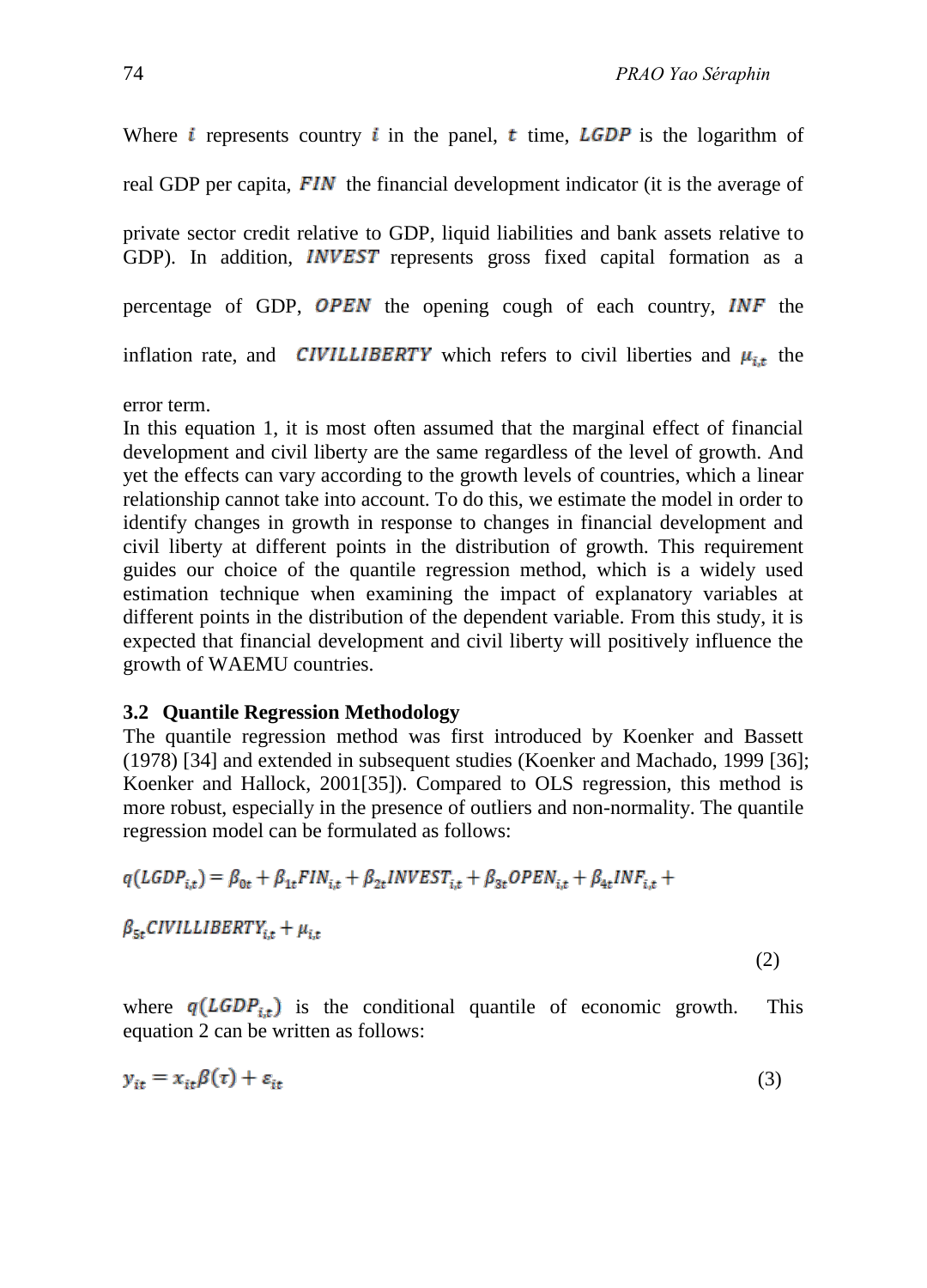where  $x_{it} = (1, FIN_{i,t}, INVEST_{i,t}, OPER_{i,t}, INF_{i,t}, CIVILLIBERTY_{i,t})$  is the vector of the explanatory variables,  $\beta(\tau)$  are the *kx* 1 regression coefficients at the  $\tau$ -th quantile of the dependent variable  $\gamma$ . Contrary to the usual minimization of the sum of squared residuals in the OLS case, the quantile regression estimator minimizes the weighted sum of absolute deviations :

$$
Min_{\theta} \left[ \sum_{y_{it} \ge x_{it} \theta_{\tau}} \tau | y_{it} - x_{it} \beta(\tau) | + \sum_{y_{it} \le x_{it} \theta_{\tau}} (1 - \tau) | y_{it} - x_{it} \beta(\tau) | \right]
$$
(4)

We have as many estimators of  $\beta$  as values of  $\tau \in [0,1]$ . The special case  $\tau = 0.5$ 

which minimizes the sum of absolute residuals corresponds to median regression. The first quartile is obtained by setting  $\tau = 0.25$  and so on. As one increases  $\tau$ 

from 0 to 1, one traces the entire conditional distribution of economic growth. It is in this way that quantile regression allows for parameter heterogeneity in the response of the dependent variable to explanatory variables. Previous panel quantile regressions do not take into account unobserved country heterogeneity. In this paper, we perform panel quantile regressions with fixed effects following the two-step method suggested by Canay (2011) [13]. Following this approach, a fixed-effects regression is estimated as a first step. As a second step, these fixed effects are used to demean the dependent variable and this transformed variable is taken as the dependent variable in the quantile regression described above. The use of panel quantile regressions with fixed effects improves the usual panel pooled data regressions by exploring simultaneously two kinds of heterogeneity: unobserved country heterogeneity via fixed effects and common heterogeneity via covariates effects along the dependent variable distribution.

# **4 Data and Descriptive Statistics**

In this section, we first present the data sources and then present descriptive statistics.

#### **4.1 Source of data**

The empirical study uses annual time series data from 7 WAEMU countries except Guinea-Bissau. These are Côte d'Ivoire, Senegal, Niger, Mali, Burkina Faso, Togo and Benin. Countries were selected based on data availability. The variables in the study are: gross fixed capital formation as a percentage of GDP, the logarithm of real GDP per capita, the economic openness rate measured by the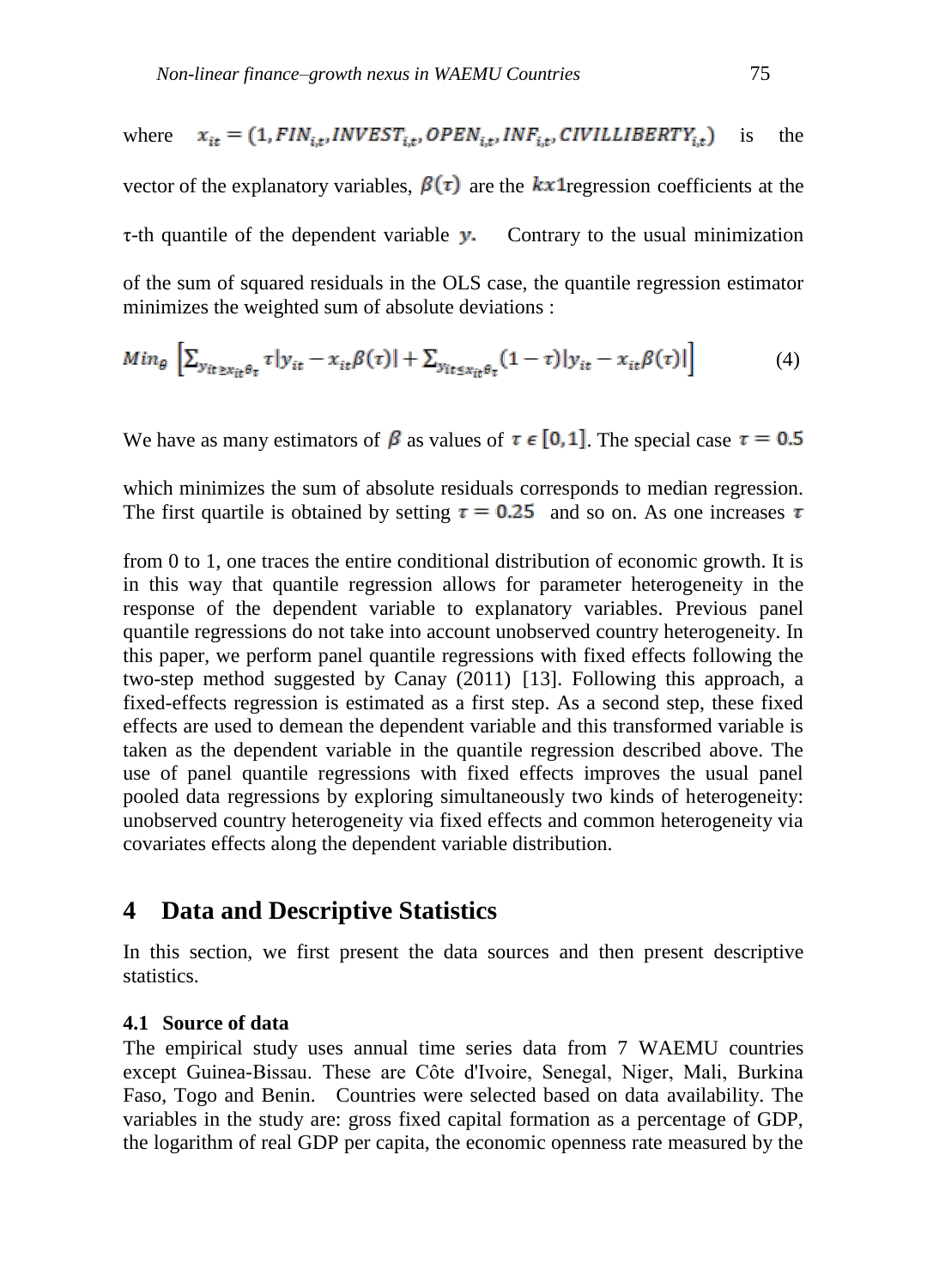ratio (import +  $\exp(\frac{2*GDP}{n})$ , the inflation rate calculated from the GDP deflator and a financial development indicator. We have calculated this indicator by using the average of bank credit to the private sector relative to GDP, liquid bank liabilities relative to GDP and bank assets relative to GDP. The study data are mainly from the World Bank's 2017 World Development Indicator (WDI) database. The rule of law is measured by the Freedom House Civil Liberties Index, which has the advantage of being available over a long period of time and for a broad sample of developing countries. This index, built on a scale of 1 and 7, decreases with the improvement of the rule of law. Thus, the value 7 of this index corresponds to the total absence of civil liberties. The civil liberties index comes from the V-DEM (Variety of Democracy) database. All data cover the period 1984 to 2016.

#### **4.2 Descriptive Statistics**

The descriptive statistics of all variables are recorded in Table 1. The table shows a measure of tails, i.e. flattening, among other descriptive statistics. Flattening measures the apogee or flatness of the distribution of the series. It is well known that when this quantity exceeds 3, we say that the data have heavy tails. It is obvious that most variables are leptocurtic. Another statistic is asymmetry, which measures the asymmetry of the distribution of the series around its mean. A formal normality test combining flattening and asymmetry is given by the Jarque-Bera test statistic, which suggests that all variables follow a non-normal distribution.

| Table 1: Descriptive Analysis |            |             |               |            |            |             |            |
|-------------------------------|------------|-------------|---------------|------------|------------|-------------|------------|
| VARIABLE                      | <b>OBS</b> | <b>MEAN</b> | <b>ST.DEV</b> | <b>MIN</b> | <b>MAX</b> | <b>KURT</b> | <b>SKW</b> |
|                               |            |             |               |            |            |             |            |
| <b>FIN</b>                    | 231        | 21.498      | 8.296         | 4.93       | 60.651     | 3.663       | 0.731      |
| <b>OPEN</b>                   | 231        | 30.721      | 9.434         | 14.187     | 62.516     | 3.092       | 0.655      |
| <b>INF</b>                    | 231        | 3.529       | 6.952         | $-9.823$   | 46.386     | 16.765      | 3.096      |
| <b>INVEST</b>                 | 231        | 18.050      | 6.346         | 6.767      | 38.895     | 3.726       | 0.707      |
| <b>CIVILLIBERTY</b>           | 231        | 0.706       | 0.161         | 0.329      | 0.907      | 2.997       | $-0.998$   |
| <b>GDP</b>                    | 231        | 697.872     | 331.530       | 318.409    | 1650.376   | 3.506       | 1.152      |

Source: Author based on data from WDI (2017) and V-DEM (2017)

For the financial development indicator, the average is 21.49, the standard deviation is 8.29 and a skewness coefficient of 0.73, a kurtosis coefficient of 3.66. As a result, financial development is not uniform in the area and this corresponds to a distribution spread to the right of the average. With Kurtosis, we can see that the density has a higher peak than the normal law (Kurt greater than 3). For real GDP per capita, the average is US\$697, an asymmetry coefficient of 1.15 and a flattening coefficient of 3.50. As a result, the standard of living is not uniform in the area and the distribution is spread to the right of the average. With Kurtosis, we can see that the density has a higher peak than the normal law. With regard to investment, the average ratio is 18.05, a Skew 0.70 and a Kurt 3.72. As a result,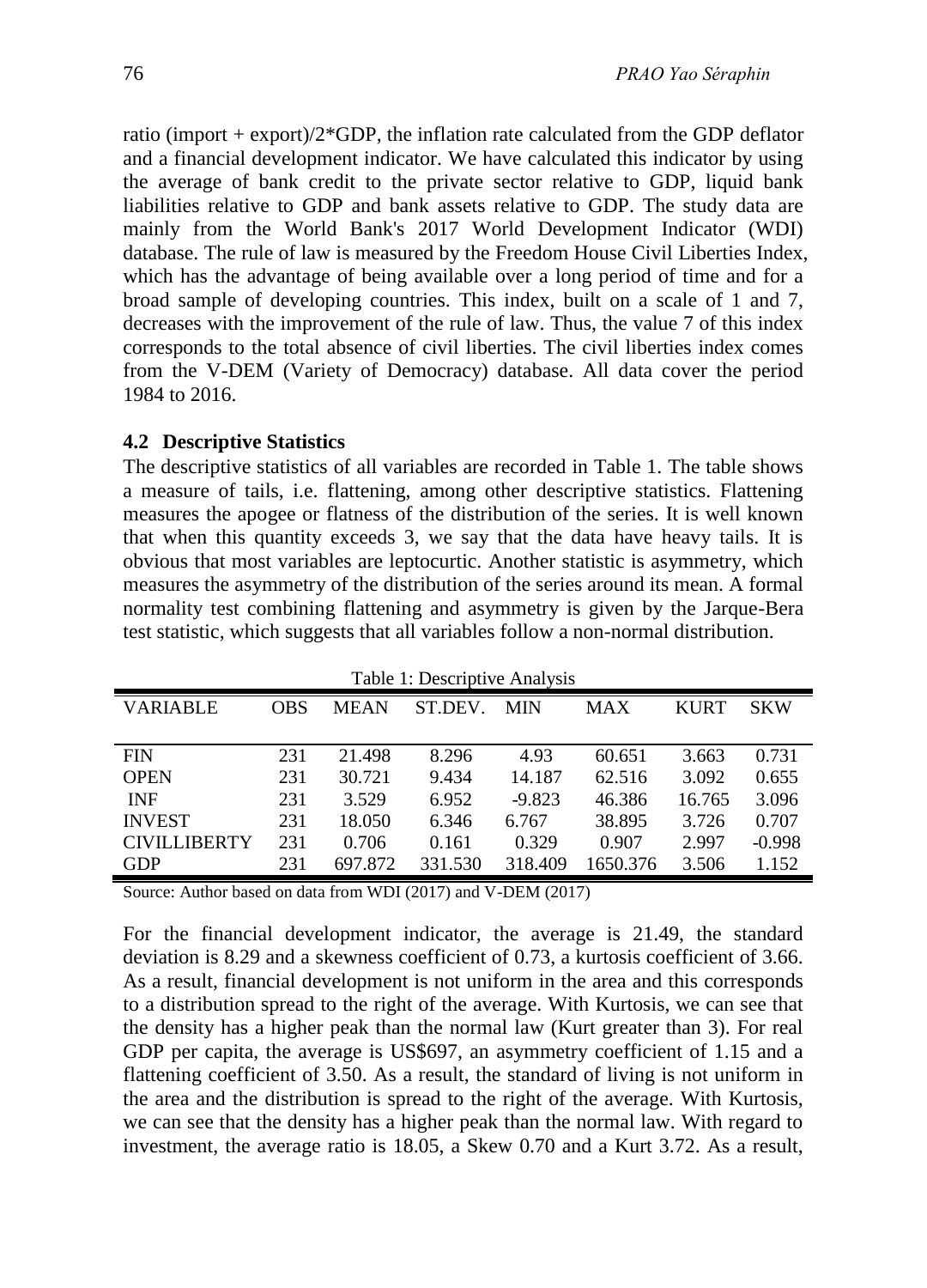investment ratio vary between WAEMU countries and distribution is spread to the right of the average. With Kurtosis, we can see that the density has a higher peak than the normal law. Concerning civil liberties, the average is 0.70, a Skew of -0.99. With Kurtosis, we can see that the density has a lower peak than the normal law.

# **5 Empirical Results**

The empirical analysis follows the following approach. First, we apply unit root tests to the series to study the stationarity of the variables. Second, we estimate the coefficients of the quantile regression.

### **5.1 Unit Root and Cointegration Test Results**

Econometric analysis requires unit root tests to be applied to the series in order to study the stationarity of the variables. These tests ensure that all variables in the model are cointegrated. The order of integration of the variables is tested according to the tests of Im, Peseran and Shin (IPS, 2003) [28] and Maddala and Wu (1999) [40]. The results are presented in Table 2.

In Table 2, it appears that at the 5% threshold, the null hypothesis confirming the presence of a unit root cannot be rejected for all level variables, with the exception of the inflation rate. Not all variables are therefore stationary in level. But all variables are stationary in first difference. It follows from the above that there is a presumption of a cointegrating relationship between the different variables.

| Table 2: Summary of Unit Root Tests |             |            |                         |            |  |  |
|-------------------------------------|-------------|------------|-------------------------|------------|--|--|
|                                     |             | In Level   | In first difference     |            |  |  |
|                                     | IPS(2003)   | MW(1999)   | IPS(2003)               | MW(1999)   |  |  |
| <b>LGDP</b>                         | 3.248       | 4.189      | $-6.222***$             | 160.655*** |  |  |
|                                     | (0.999)     | (0.994)    | (0.000)                 | (0.000)    |  |  |
| <b>FIN</b>                          | 6.158       | 3.540      | $-5.858***$             | 100.217*** |  |  |
|                                     | (1.000)     | (0.999)    | (0.000)                 | (0.000)    |  |  |
| <b>OPEN</b>                         | $-0.475$    | 18/747     | $-8.402***$             | 211.178*** |  |  |
|                                     | (0.317)     | (0/174)    | (0.000)                 | (0.000)    |  |  |
| <b>INF</b>                          | $-7.457***$ | 145.471*** |                         |            |  |  |
|                                     | (0.000)     | (0.000)    |                         |            |  |  |
| <b>INVEST</b>                       | 0.061       | 20.297     | $-8.586***$             | 236.304*** |  |  |
|                                     | (0.524)     | (0.121)    | (0.000)                 | (0.000)    |  |  |
| <b>CIVILLIBERTY</b>                 | $-0.476$    | 0.460      | $-6.803$ <sup>***</sup> | 125.426*** |  |  |
|                                     | (0.316)     | (13.857)   | (0.000)                 | (0.000)    |  |  |

|  | Table 2: Summary of Unit Root Tests |  |  |  |
|--|-------------------------------------|--|--|--|
|--|-------------------------------------|--|--|--|

Source: Author based on data from WDI (2017) and V-DEM (2017)

Note: The variables in brackets are the p-values;  $(*), (**, (**)$  represent the respective significance levels of 10%, 5% and 1%.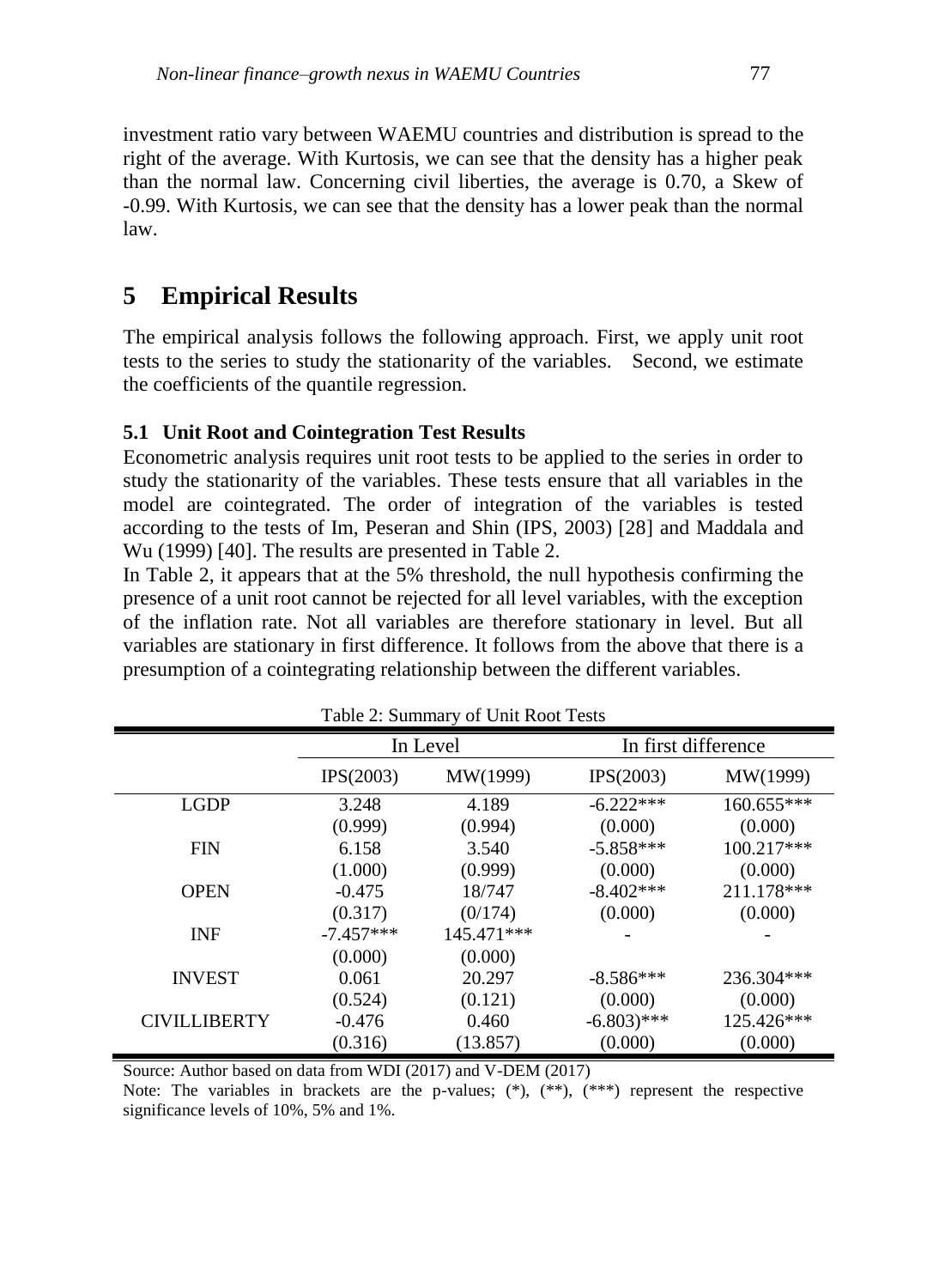A cointegration test should therefore be applied (Pedroni, 1999) [46]. In Table 3, we present the results of the pedroni cointegration test that support the existence of a long-run relationship between the variables. In the context of panel data, conventional estimators such as fixed or random effect models that do not take into account the presence of unit roots in the series can provide biased estimates and statistical tests that do not follow a standard *Student's* T *Distribution.*

|                                | ັ                |             |
|--------------------------------|------------------|-------------|
|                                | <b>Statistic</b> | P-value     |
| Modified Phillips-perron 2.822 |                  | $0.002 - 4$ |
|                                |                  |             |
| Phillips-perron t              | 3.265            | 0.0005      |
| Augmented Dickey Fuller 3.073  |                  | 0.0011      |
|                                |                  |             |

Table 3: Pedroni Cointegration Test

Source: Author based on data from WDI (2017) and V-DEM (2017)

For this reason, we propose a panel integration-cointegration analysis, using the methods of completely modified least squares (FMOLS) and dynamic least squares (DOLS). However, Kao and Chiang (2000) [31] state that the OLS estimation, in finite sample, presents a bias problem with respect to the FMOLS method. But they also show the superiority of the DOLS method over the FMOLS method, which is considered to be the most effective technique for estimating cointegrating relationships on panel data. The results of OLS, FE, DOLS and FMOLS regressions are given in Table 4.

| Table 4: Results of Conditional Models |             |            |             |              |  |  |
|----------------------------------------|-------------|------------|-------------|--------------|--|--|
| <b>VARIABLE</b>                        | <b>OLS</b>  | FE         | <b>DOLS</b> | <b>FMOLS</b> |  |  |
|                                        |             |            |             |              |  |  |
| <b>FIN</b>                             | $0.024***$  | $0.011***$ | $0.008**$   | $0.011***$   |  |  |
|                                        | (0.000)     | (0.000)    | (0.004)     | (0.000)      |  |  |
| <b>OPEN</b>                            | $0.009**$   | $-0.0021$  | $-0.003$    | $-0.003$     |  |  |
|                                        | (0.002)     | (0.233)    | (0.360)     | (0.162)      |  |  |
| <b>INF</b>                             | 0.00008     | $-0.006$   | $-0.005$    | $-0.0003$    |  |  |
|                                        | (0.980)     | (0.573)    | (0.160)     | (0.850)      |  |  |
| <b>INVEST</b>                          | $-0.243***$ | $0.003**$  | 0.005       | $0.004*$     |  |  |
|                                        | (0.000)     | (0.024)    | (0.166)     | (0.079)      |  |  |
| <b>CIVILLIBERTY</b>                    | $1.026***$  | $0.259***$ | $0.347**$   | $-0.003**$   |  |  |
|                                        | (0.000)     | (0.000)    | (0.006)     | (0.023)      |  |  |

Table 4: Results of Conditional Models

Source: Author based on data from WDI (2017) and V-DEM (2017)

Note: The variables in brackets are the p-values; (\*), (\*\*), (\*\*\*) represent the respective significance levels of 10%, 5% and 1%.

As can be seen, in the case of OLS, the financial development indicator (FIN), the openness rate of the economy and civil liberties are significantly and positively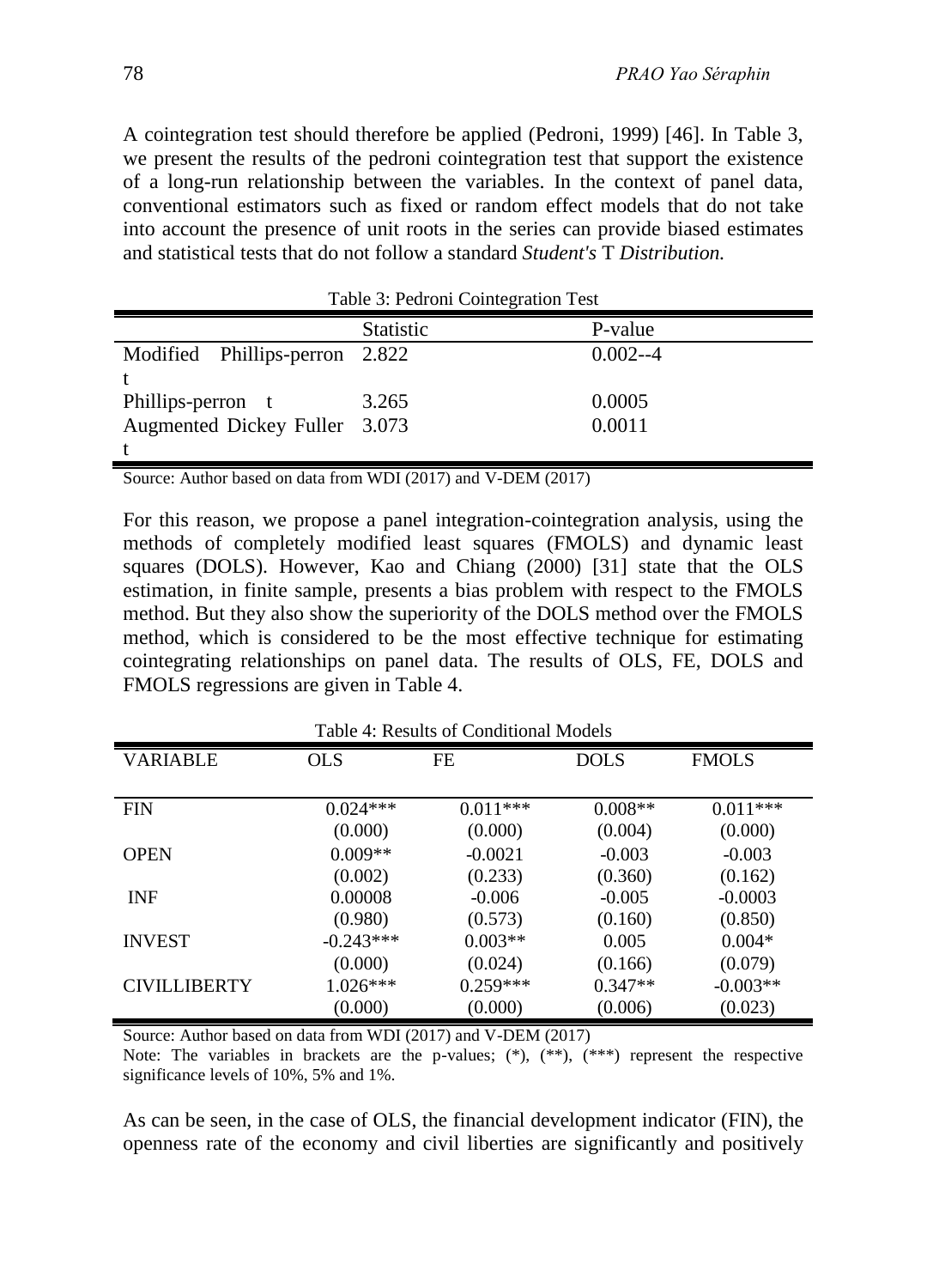correlated with growth. However, the investment rate is significantly and negatively correlated with growth.

The investment rate that negatively impacted the growth rate in the OLS regression, positively influences GDP per capita in the case of FE and FMOLS. The financial development improves economic growth in four models (OLS, FE, FMOLS and DOLS). As for civil liberties, they positively influence growth in three specifications (OLS, FE and DOLS) and negatively in the case of FMOLS.

#### **5.2 Results from Quantile Regressions**

Empirical investigation is conducted by the quantile regression model at 5 quantiles, namely the 10th, 25th, 50th, 75th and 90th quantiles. This allows us to examine the impact of explanatory variable at different points of the distribution of growth (LGDP).

In Table 5, we present the estimated parameters. The estimates show that financial depth is positively related to real per capita income and the effect increases overquantiles. For example, a 10% increase in financial development indicator increases the real per capita income by 0.14% at the lower level of real per capita income but by 0.32% at the higher level of real per capita income.

Another interesting result is the effect of investment on real per capita income. It appears that investment has a negative impact on the GDP per capita of the populations of the WAEMU zone. However, this effect decreases for high-income countries. Ouattara (2011) [43] showed in the case of Côte d'Ivoire that corruption was a factor in overestimating the amount of investment in Côte d'Ivoire and that it had perverse effects on economic growth. This situation seems to be the case for the other countries in the WAEMU zone.

In addition, economic openness has a positive and significant influence on countries with high per capita GDP. It does not appear significant for low-income countries. Regarding the positive impact of economic openness, it plays a crucial role in determining economic growth. The importance of its role in financial development and economic growth was initially discussed by McKinnon (1973) [41] and Shaw (1973) [53], who are the founders of the theory of financial liberalization. Consequently, trade and financial openness is a key variable in economic growth.

| <b>VARIABLE</b> | Quantile  |            |            |            |            |
|-----------------|-----------|------------|------------|------------|------------|
|                 | O10       | Q25        | Q50        | Q75        | Q90        |
| <b>FIN</b>      | $0.014**$ | $0.033***$ | $0.032***$ | $0.029***$ | $0.030***$ |
|                 | (0.038)   | (0.000)    | (0.000)    | (0.000)    | (0.000)    |
| <b>OPEN</b>     | 0.001     | 0.003      | $0.008*$   | $0.019***$ | $0.027***$ |
|                 | (0.805)   | (0.451)    | (0.088)    | (0.000)    | (0.000)    |
| <b>INF</b>      | $-0.002$  | 0.002      | 0.003      | 0.022      | $-0.001$   |
|                 | (0.389)   | (0.569)    | (0.382)    | (0.551)    | (0.471)    |

Table 5: Synthesis of Quantile Regression Results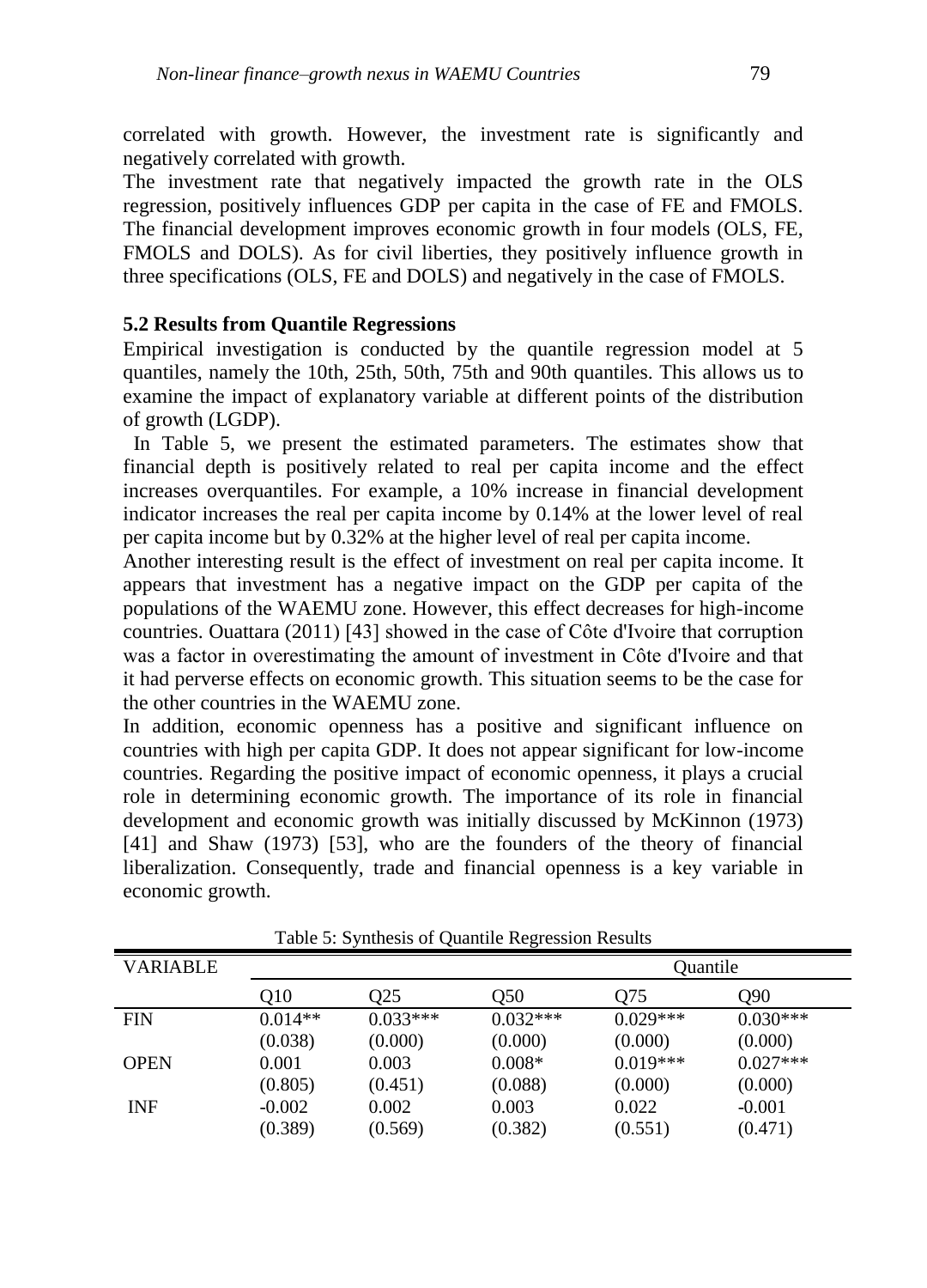| <b>INVEST</b>       | $-0.003*$  | $-0.015**$ | $-0.025***$ | $-0.028**$ | $-0.030***$ |
|---------------------|------------|------------|-------------|------------|-------------|
|                     | (0.080)    | (0.003)    | (0.000)     | (0.001)    | (0.000)     |
| <b>CIVILLIBERTY</b> | 0.362      | $0.989***$ | $1.271***$  | $0.794**$  | $0.822***$  |
|                     | (0.256)    | (0.000)    | (0.000)     | (0.007)    | (0.000)     |
| <b>CONS</b>         | $5.471***$ | $5.017***$ | $5.014***$  | 5.389***   | $5.314***$  |
|                     | (0.000)    | (0.000)    | (0.000)     | (0.000)    | (0.000)     |

Source: Author based on data from WDI (2017) and V-DEM (2017)

Note: The variables in brackets are the p-values;  $(*), (**, (**, "r*)$  represent the respective significance levels of 10%, 5% and 1%.

Another result, by way of confirmation, is that the quality of institutions positively influences the well-being of populations. Notwithstanding, civil liberties benefit low-income countries more than high-income countries. For example, a 10% increase in civil liberties increases the real per capita income by 12.71.% at the lower level of real per capita income but by 8.22% at the higher level of real per capita income.

### **6 Concluding Remark**

The objective of this study was to analyse the effects of financial development on economic growth in the case of WAEMU countries. The study covers a panel of 7 countries in the area, with the exception of Guinea-Bissau, over the period 1984-2016. This study was motivated by the very mixed results of empirical studies on the effects of financial development on economic growth in underdeveloped countries. Using the panel quantile regression, the empirical results revealed important relationships. In the sample studied, financial development has a positive impact on GDP per capita, but the effect is amplified for countries with a high standard of living. As for the openness rate, it positively affects economic growth in high-income countries. Economic openness does not benefit economic growth in low-income countries. An important result is the effect of investment on economic growth. It appears that investment has a negative impact on growth in the UEMOA region. This counter-intuitive result could be explained by the low level of investment in Africa. In general, private investment in sub-Saharan Africa is lower than in other developing countries, averaging 2% of GDP. It averaged 15% of GDP between 2010 and 2016, compared to 22% in Asian developing countries. This result could also be explained by the high level of corruption, which has perverse effects on growth. It is recognized that excessive corruption could discourage investment in the economy (Acemoglu and Verdier, 1998 [2]). The study also found that the rule of law is beneficial to economic growth in the UEMOA region. The effect is much more pronounced for low-income countries. Milton Friedman (1962) [42] already indicated that economic freedoms and civil and political freedoms were complementary in that they were mutually reinforcing. For the author, the expansion of political rights favoured the strengthening of economic rights, which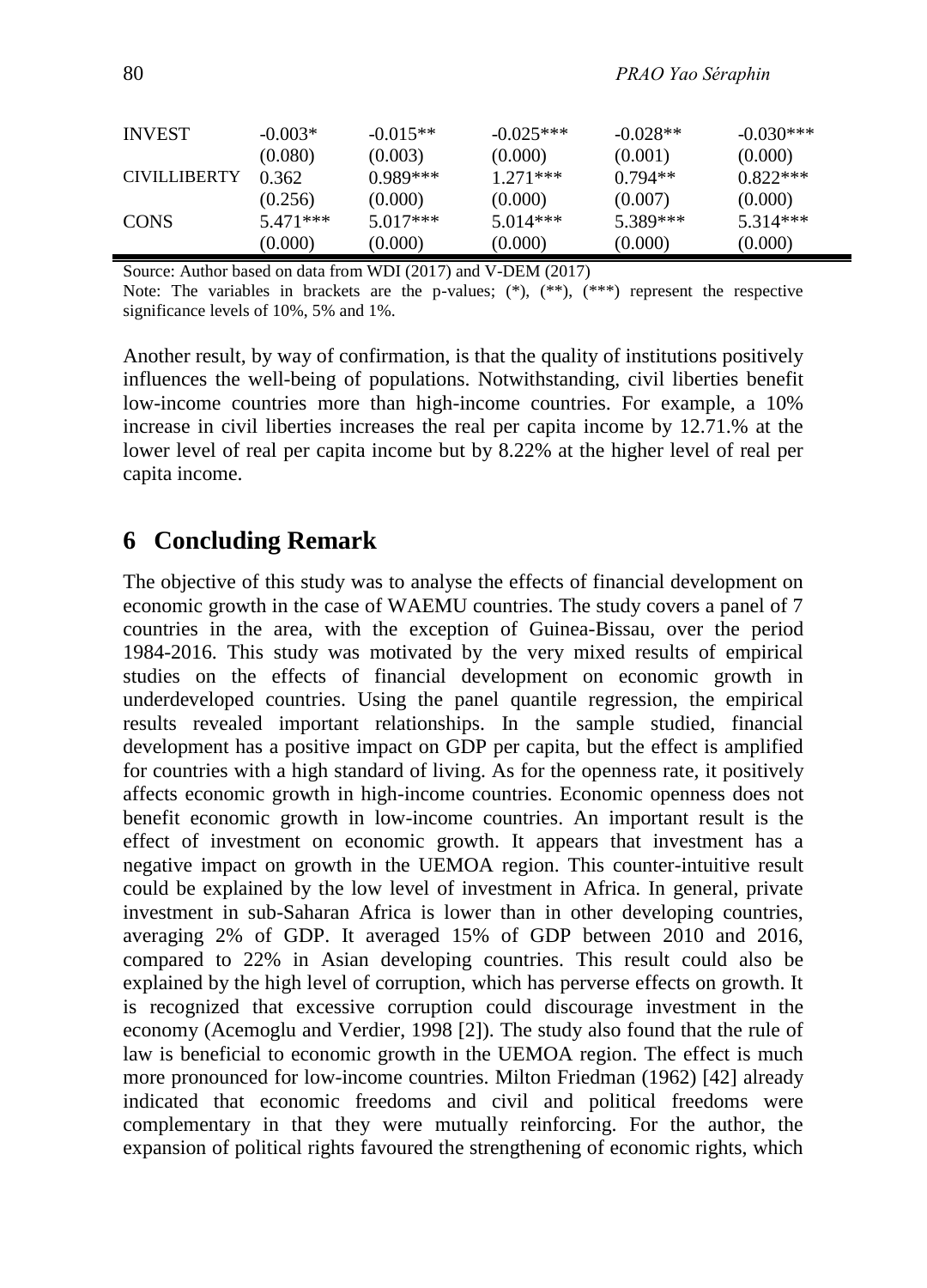in turn would accelerate growth. These results lead to major lessons. The first is that the effect of financial development on economic growth is not linear. It benefits high-income countries more than low-income countries. Countries would benefit from continuing efforts to promote growth and fight poverty. The second lesson to be learned is that investment is a drag on economic growth. Not only must the level of investment be increased, but corruption must also be combated so that investment benefits economic growth. The third lesson is that the rule of law is an essential factor for economic growth in the UEMOA region. Governments of countries in the area would benefit from promoting the rule of law and strengthening the quality of institutions.

# **References**

- [1] Acemoglu, D., Johnson, S., & Robinson, J.A. (2005). Institutions as a Fundamental Cause of Long-Run Growth, in P. Aghion and S.N. Durlauf (eds.), Handbook of Economic Growth, New York: Elsevier North-Holland.
- [2] Acemoglu, D., & Verdier, T. (1998). Property Rights, Corruption and the Allocation of Talent: A General Equilibrium Approach. Economic journal, 108(450), 1381-1403.
- [3] Acemoglu, D., & Zilibotti, F. (1997). Was Prometheus Unbound by Chance? Risk, Diversification, and Growth. Journal of Political Economy, 105(4), 709-751.
- [4] Aghion, P., Howitt, P., & Mayer-Foulkes, D. (2005). The Effect of Financial Development on Convergence: Theory and Evidence. Quarterly Journal of Economics, 120(1) ,173-222.
- [5] Aizenman, J., Jinjarak, Y., & Park, D. (2005). Financial development and output growth in developing Asia and Latin America : A comparative sectoral analysis.NBER, working paper, n°20917.
- [6] Bagehot W. (1873). Lombard Street: A Description of the Money Market, Londres, H.S. King.
- [7] Beck, T. (2008).The Econometrics of Finance and Growth. Policy Research Working Paper 4608, The World Bank.
- [8] Beck, T., & Levine, R. (2002). Industry growth and capital allocation: Does having a market- or bank-based system matter? Journal of Financial Economics, 57, 107-31.
- [9] Begović, B., Mladenović, Z., & Popović, D. (2017). Democracy, distance from the technological frontier, and economic growth: some empirical results, CLDS Working Paper #0217, Center for Liberal-Democratic Studies, Belgrade.
- [10] Berthelemy, J-C., & Varoudakis, A. (1996). Economic Growth, Convergence Clubs, and the Role of Financial Development. Oxford Economic Papers, 48(2), 300-328.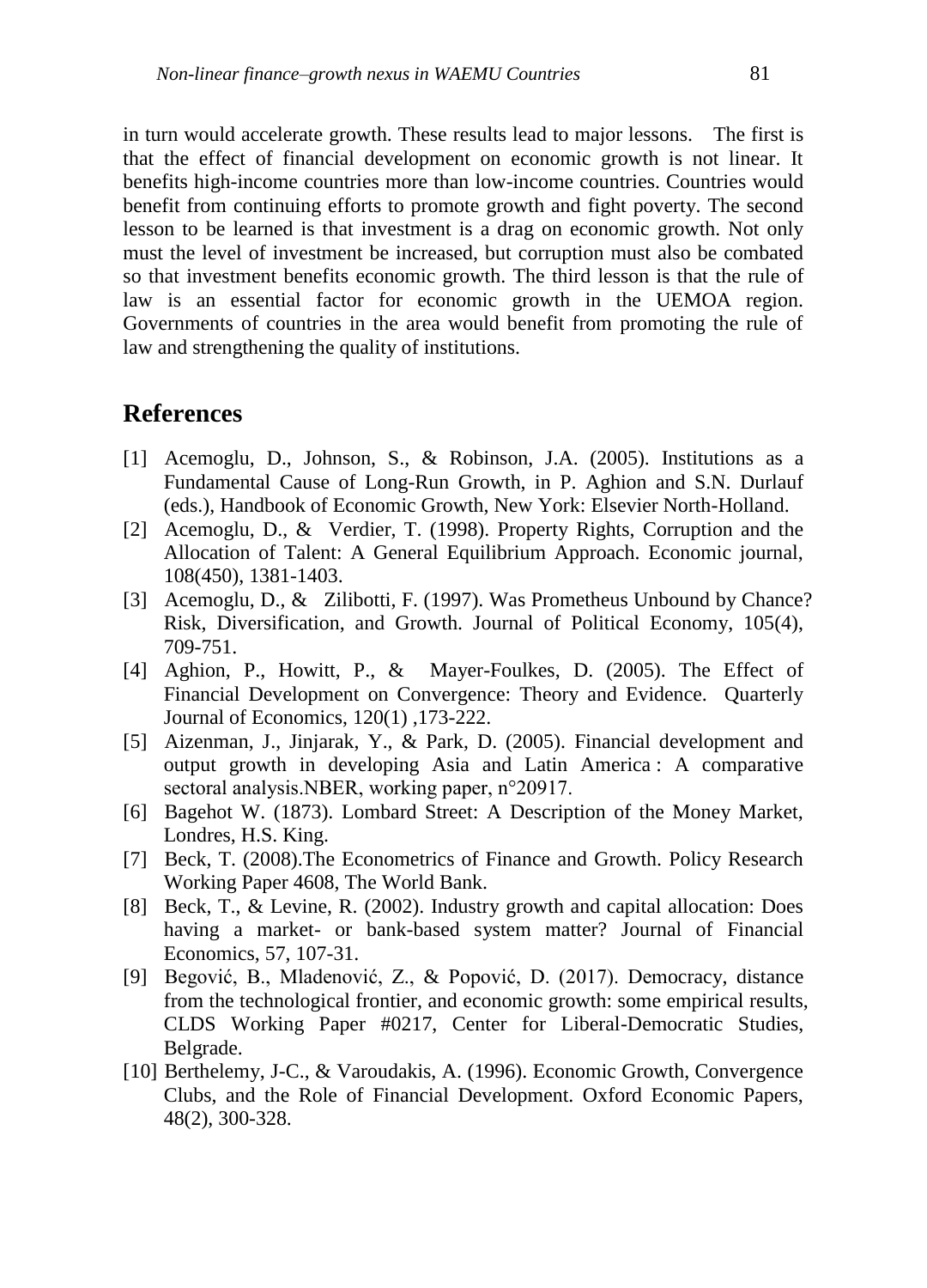- [11] Calderon, C., & Liu, L. (2003), The direction of causality between financial development and economic growth, Journal of [Development Economics,](https://econpapers.repec.org/article/eeedeveco/) 72 (1), 321-334
- [12] Cameron, R. (1972). Banking and Economic Development: Some lessons of history. Oxford University Press.
- [13] Canay, I. A. (2011). A Simple Approach to Quantile Regression for Panel Data. The Econometrics Journal, 14(3), 368-386
- [14] Cecchetti, S., & Kharroubi, E. (2012). Reassessing the impact of finance on growth, BIS Working Paper n° 381, BRI, Bâle.
- [15] Clague C., Keefer P., Knack S., & Olson, M. (1996). Property and Contract Rights under Democracy and Dictatorship. The Journal of Economic Growth, 1(2), 243-276.
- [16] De Gregorio, J., & Guidotti, P.E. (1995). Economic Growth, Convergence Clubs, and the Role of Financial Development. World Development, 23: 433-448.
- [17] Deidda, L., & Fattouth, B. (2002). Non-linearity between Finance and Growth. Economics Letters, 74, 339-345
- [18] Demetriades, P., & Law, S. H. (2006). Finance, Institutions and Economic Growth. International Journal of Finance and Economics, 11, 1-16.
- [19] Demirgüç-Kunt, A., & Levine, R. 2008. Finance, Financial Sector Policies, and Long-Run Growth. Policy Research Working Paper WPS4469, The World Bank, Washington, DC.
- [20] Easterly, W., & Levine, R. (2003). Tropics, germs and crops: how endowments influence economic development, Journal of Monetary Economics 50 (1), 3-39.
- [21] Eggoh, J.C., & Villieu, P. (2013). Un réexamen de la non-linéarité entre le développement financier et la croissance économique. Revue d'économie politique, 123, 211-236.
- [22] Fung, M. K. (2009). Financial Development and Economic Growth: Convergence or Divergence?. Journal of International Money and Finance, 28, 56–67.
- [23] Gerschenkron, A. (1962). Economic Backwardness in Historical Perspective: A Book of Essays. Cambridge, Mass.: Harvard University Press
- [24] Goldsmith, W. (1968). Financial Institutions. Random House, New York.
- [25] Gurley, G., & Shaw, E. (1955). Financial Aspects of Economic Development. American Economic Review, 45,515-538.
- [26] Honohan, P., & Thorsten B. (2009). La finance au service de l'Afrique. La Banque Internationale pour la reconstruction et le développement/Banque mondiale.
- [27] [27] Huang, H-C., Lin, S-C, Dong, H. K., & Yeh, C.C. (2010). Inflation and Finance-Growth Nexus. Economic Modelling, 27(1), 229-236.
- [28] [28] Im, K. S., Pesaran, M. H., & Shin, Y. (2003). Testing for Unit Roots in Heterogeneous Panels. Journal of Econometrics, 115(1), 53-74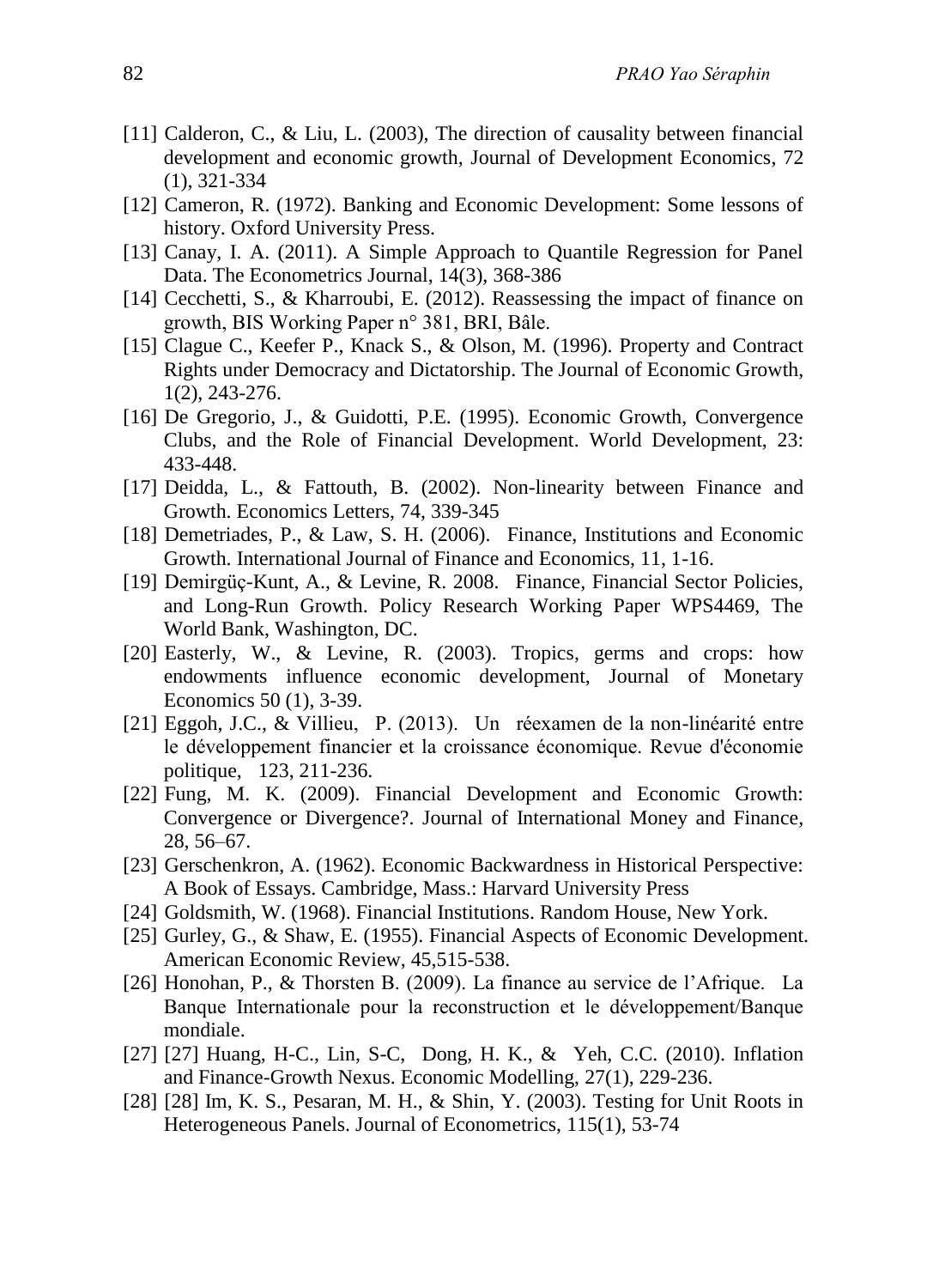- [29] [29] IMF (2016). Regional economic outlook. Sub-Saharan Africa : Time for a Policy Reset. World Economic and Financial Surveys, april 2016.
- [30] ISDB (2018). Islamic Development Bank database, 2018.
- [31] Kao, C., & Chiang, M. H. (2000). On the Estimation and Inference of a Cointegrated Regression in Panel Data. In B. Baltagi (Ed.), Nonstationary Panels, Panel Cointegration, and Dynamic Panels (Advances in Econometrics) (pp. 161-178). JAI Press, Amsterdam.
- [32] Khan, M. S., & Senhadji, A.S. (2003). Financial Development and Economic Growth: A Review and New Evidence. Journal of African Economies, 12(2), 89-110.
- [33] King, R. G., & Levine, R. (1993). Finance, Entrepreneurship, and Growth: Theory and Evidence. Journal of Monetary Economics, 32(3):513–42.
- [34] Koenker, R., & Bassett, G. J. (1978). Regression Quantile. Econometrica, 46(1), 33-50.
- [35] Koenker, R., & Hallock, K. (2001). Quantile Regression. Journal of Economic Perspectives, 15(4), 143-156
- [36] Koenker, R., & Machado, J. A. F. (1999). Goodness of Fit and Related Inference Processes for Quantile Regression. Journal of the American Statistical Association, 94(448), 1296-1310.
- [37] Lee, Jaewoo. (1996). Financial Development by Learning. Journal of Development Economics, 50(1): 147-164.
- [38] Levine, R., Loayza, N., & Beck, T. (2000). Financial intermediation and growth: Causality and causes. Journal of Monetary Economics, 46, 31-77
- [39] Levine, R., & Zervos, S. (1998). Stock Markets, Banks, and Economic Growth. American Economic Review, 88(3), 537–58.
- [40] Maddala, G. S., & Wu, S. (1999). A Comparative Study of Unit Root Tests with Panel Data and a New Simple Test. Oxford Bulletin of Economics and Statistics, 61(S1), 631-652
- [41] McKinnon, R. I. (1973). Money and Capital in Economic Development. Washington DC: Brookings Instiution.
- [42] Milton, F. (1962), Capitalism and Freedom, The University of Chicago Press.
- [43] Ouattara W. (2011). Corruption, Investissement et Croissance économique en Côte d'Ivoire, Saving and development, n°1, XXXV.
- [44] Pagano, M. (1993). Financial Market and Growth : An Overview. European Economic Review, 37, 613-622.
- [45] Patrick H. (1966). Financial Development and Economic Growth in Underdeveloped Countries. Economic Development and Cultural Change, 14(2), 174-189
- [46] Pedroni, P. (1999). Critical values for cointegration tests in heterogenous panels with multiple regressors. Oxford Bulletin of Economics and Statistics, 61(S1), 653-670.
- [47] Rioja, F., & Valev, N. (2004). Does One Size Fit All? A Reexamination of the Finance and Growth Relationship. Journal of Development Economics, 74 (2), 429-447.